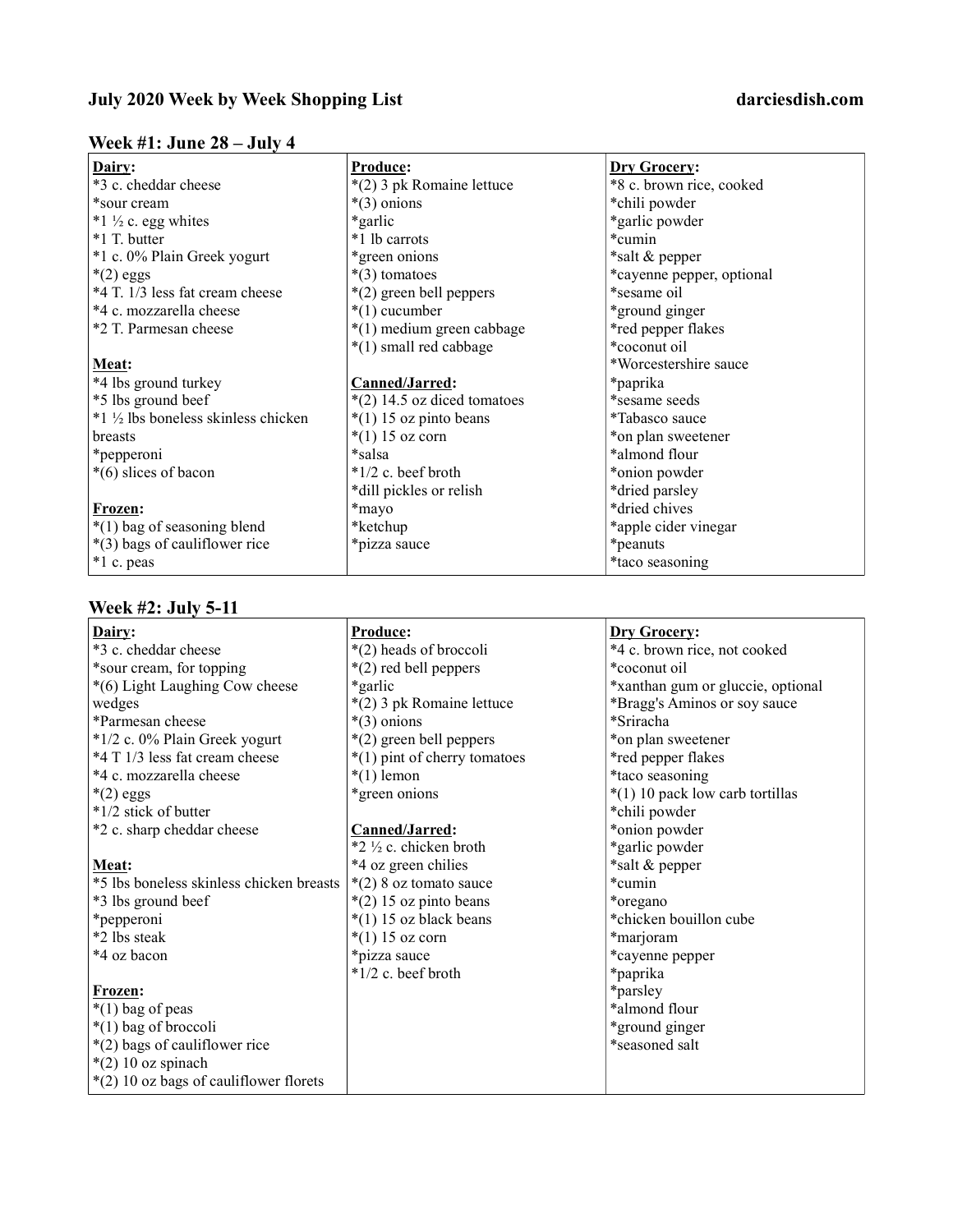## July 2020 Week by Week Shopping List darciesdish.com

# Week #3: July 12-18

| Dairy:                             | <b>Produce:</b>           | Dry Groery:                  |
|------------------------------------|---------------------------|------------------------------|
| $*(1)$ stick of butter             | $*(1)$ green cabbage      | *salt & pepper               |
| *sour cream                        | *(1) 3 pk Romaine lettuce | *onion powder                |
| *4 T 1/3 less fat cream cheese     | *(2) green bell peppers   | *garlic powder               |
| *4 c. mozzarella cheese            | $*(2)$ onions             | *Ranch dressing, for salad   |
| $*(2)$ eggs                        | *garlic*                  | *2 c. brown rice, not cooked |
|                                    | $*(2)$ limes              | *taco seasoning              |
| Meat:                              | *green onions             | *Frank's Red Hot Sauce       |
| $*1\frac{1}{2}$ lbs smoked sausage | *(1) bunch of cilantro    | *apple cider vinegar         |
| *2 lbs ground beef                 |                           | *parsley                     |
| *6 lbs boneless skinless chicken   | Canned/Jarred:            | *garlic powder               |
| breasts                            | $*1/2$ c. chicken broth   | *onion powder                |
| *pepperoni                         | $*(2)$ 8 oz tomato sauce  | *olive oil                   |
|                                    | *spaghetti sauce          | *red wine vinegar            |
| Frozen:                            | $*(2)$ 15 oz black beans  | *basil*                      |
| *(1) bag of seasoning blend        | *pizza sauce              | *almond flour                |
| $*(1)$ bag of cauliflower rice     |                           |                              |
| *(1) bag of broccoli               |                           |                              |
|                                    |                           |                              |

### Week #4: July 19-25

| Dairy:                             | Produce:                      | <b>Dry Grocery:</b>          |
|------------------------------------|-------------------------------|------------------------------|
| $*(1)$ stick of butter             | $*(4)$ onions                 | *coconut oil                 |
| *8 oz + 4 T $1/3$ less fat cream   | *garlic                       | *salt & pepper               |
| cheese                             | *1/2 head of green cabbage    | *onion powder                |
| *14 oz 1% cottage cheese           | *(2) green bell peppers       | *paprika                     |
| *5 c. mozzarella cheese            | *(2) 3 pk Romaine lettuce     | *Worcestershire sauce        |
| *4 oz sharp cheddar cheese         | $*(1)$ turnip                 | *cayenne pepper              |
| $*(2)$ eggs                        | *1 lb carrots                 | *chili powder                |
|                                    | $*(2)$ 16 oz spinach          | *Ranch dressing, for salad   |
| Meat:                              | $*(1)$ small red onion        | *parsley                     |
| *4 lbs ground beef                 | $*(1)$ lemon                  | *chives                      |
| $*2 \frac{1}{2}$ lb rump roast     |                               | *garlic powder               |
| *13 to 16 oz smoked sausage        | Canned/Jarred:                | *dill                        |
| *pepperoni                         | $*(2)$ 15 oz green beans      | *1 c. brewed coffee          |
| *1 ½ lbs boneless skinless chicken | *2/3 c. beef broth            | *oregano                     |
| breasts                            | $*(2)$ 14.5 oz diced tomatoes | *on plan sweetener           |
|                                    | $*(1)$ 8 oz tomato sauce      | *extra virgin olive oil      |
| Frozen:                            | $*(2)$ 15 oz black beans      | *balsamic vinegar            |
| *2/3 c. okra                       | $*(1)$ 10.5 oz Rotel          | *apple cider vinegar         |
| $*(1)$ bag of broccoli             | *salsa                        | *Bragg's Aminos or soy sauce |
| *1 c. peas                         | *pepperoncini peppers         | *peanuts                     |
|                                    | *20 oz spaghetti sauce        | *almond four                 |
|                                    | *pizza sauce                  | *1 c. lentils                |
|                                    |                               | *thyme                       |
|                                    |                               | *Dijon mustard               |